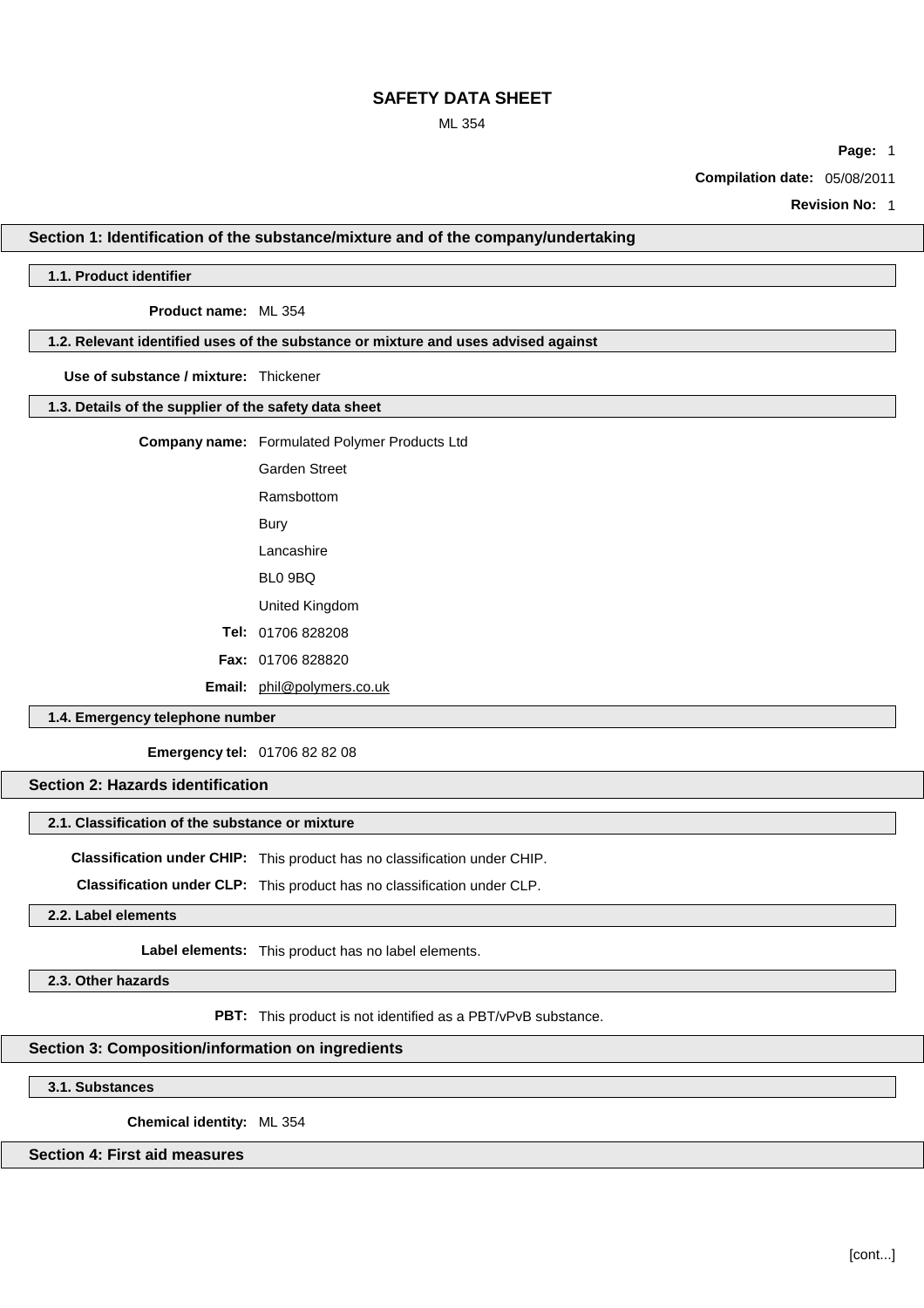### ML 354

**Page:** 2

#### **4.1. Description of first aid measures**

**Skin contact:** Wash immediately with plenty of soap and water.

**Eye contact:** Bathe the eye with running water for 15 minutes.

**Ingestion:** Do not induce vomiting. Wash out mouth with water. Consult a doctor.

**Inhalation:** Not applicable.

## **4.2. Most important symptoms and effects, both acute and delayed**

**Skin contact:** There may be mild irritation at the site of contact.

**Eye contact:** There may be irritation and redness.

**Ingestion:** There may be soreness and redness of the mouth and throat.

**Inhalation:** Not applicable.

**4.3. Indication of any immediate medical attention and special treatment needed**

### **Section 5: Fire-fighting measures**

## **5.1. Extinguishing media**

**Extinguishing media:** The product is water based and is not combustible

## **5.2. Special hazards arising from the substance or mixture**

### **5.3. Advice for fire-fighters**

### **Section 6: Accidental release measures**

#### **6.1. Personal precautions, protective equipment and emergency procedures**

**Personal precautions:** Refer to section 8 of SDS for personal protection details.

## **6.2. Environmental precautions**

**Environmental precautions:** Do not discharge into drains or rivers.

#### **6.3. Methods and material for containment and cleaning up**

**Clean-up procedures:** Absorb into dry earth or sand.

## **6.4. Reference to other sections**

### **Section 7: Handling and storage**

## **7.1. Precautions for safe handling**

**Handling requirements:** Ensure there is sufficient ventilation of the area.

## **7.2. Conditions for safe storage, including any incompatibilities**

**Storage conditions:** Store in a cool, well ventilated area. Keep container tightly closed. Keep away from direct sunlight. Do not allow the temperature of the material to fall below 7 degrees centigrade.

Protect from frost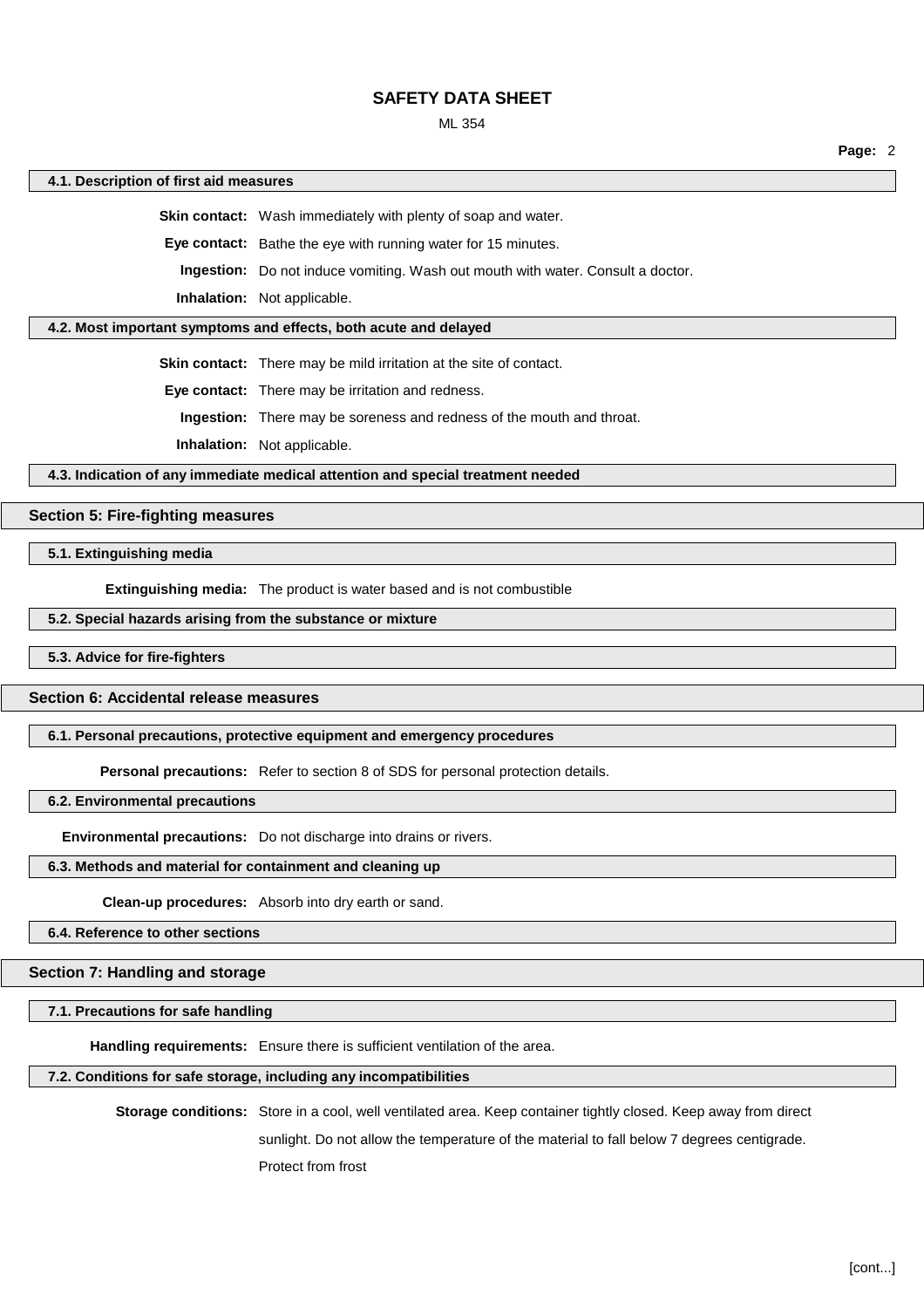## ML 354

**7.3. Specific end use(s)**

## **Section 8: Exposure controls/personal protection**

#### **8.1. Control parameters**

**Workplace exposure limits:** No data available.

## **DNEL/PNEC Values**

**DNEL / PNEC** No data available.

#### **8.2. Exposure controls**

**Engineering measures:** Ensure there is sufficient ventilation of the area.

**Respiratory protection:** Respiratory protection not required.

**Hand protection:** Protective gloves.

**Eye protection:** Safety glasses with side-shields.

**Skin protection:** Protective clothing.

### **Section 9: Physical and chemical properties**

### **9.1. Information on basic physical and chemical properties**

**State:** Liquid

**Colour:** Translucent

**Odour:** Characteristic odour

**Solubility in water:** Soluble

**Viscosity:** Viscous

## **9.2. Other information**

**Other information:** No data available.

## **Section 10: Stability and reactivity**

**10.1. Reactivity**

**Reactivity:** Stable under recommended transport or storage conditions.

**10.2. Chemical stability**

**Chemical stability:** Stable under normal conditions.

## **10.3. Possibility of hazardous reactions**

**Hazardous reactions:** Hazardous reactions will not occur under normal transport or storage conditions.

**10.4. Conditions to avoid**

**10.5. Incompatible materials**

**10.6. Hazardous decomposition products**

**Page:** 3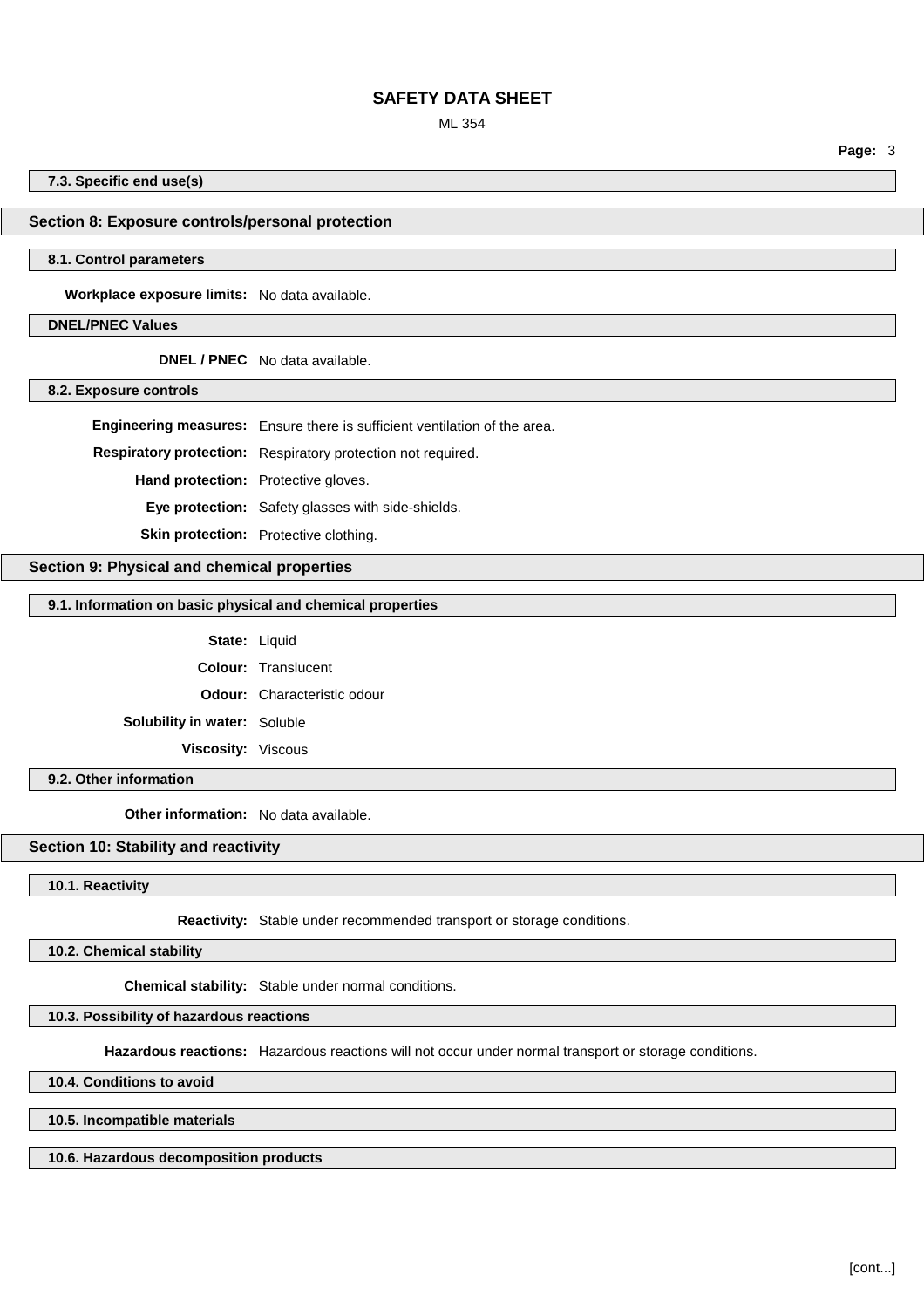### ML 354

**Page:** 4

### **Section 11: Toxicological information**

#### **11.1. Information on toxicological effects**

**Toxicity values:** No data available.

#### **Symptoms / routes of exposure**

**Skin contact:** There may be mild irritation at the site of contact.

**Eye contact:** There may be irritation and redness.

**Ingestion:** There may be soreness and redness of the mouth and throat.

**Inhalation:** Not applicable.

## **Section 12: Ecological information**

**12.1. Toxicity**

**Ecotoxicity values:** No data available.

## **12.2. Persistence and degradability**

**Persistence and degradability:** No data available.

## **12.3. Bioaccumulative potential**

**Bioaccumulative potential:** No data available.

**12.4. Mobility in soil**

**Mobility:** No data available.

### **12.5. Results of PBT and vPvB assessment**

**PBT identification:** This product is not identified as a PBT/vPvB substance.

**12.6. Other adverse effects**

### **Section 13: Disposal considerations**

**13.1. Waste treatment methods**

**Disposal operations:** Dispose of in accordance with local regulations.

**NB:** The user's attention is drawn to the possible existence of regional or national regulations regarding disposal.

#### **Section 14: Transport information**

**Transport class:** This product does not require a classification for transport.

## **Section 15: Regulatory information**

**15.1. Safety, health and environmental regulations/legislation specific for the substance or mixture**

## **15.2. Chemical Safety Assessment**

## **Section 16: Other information**